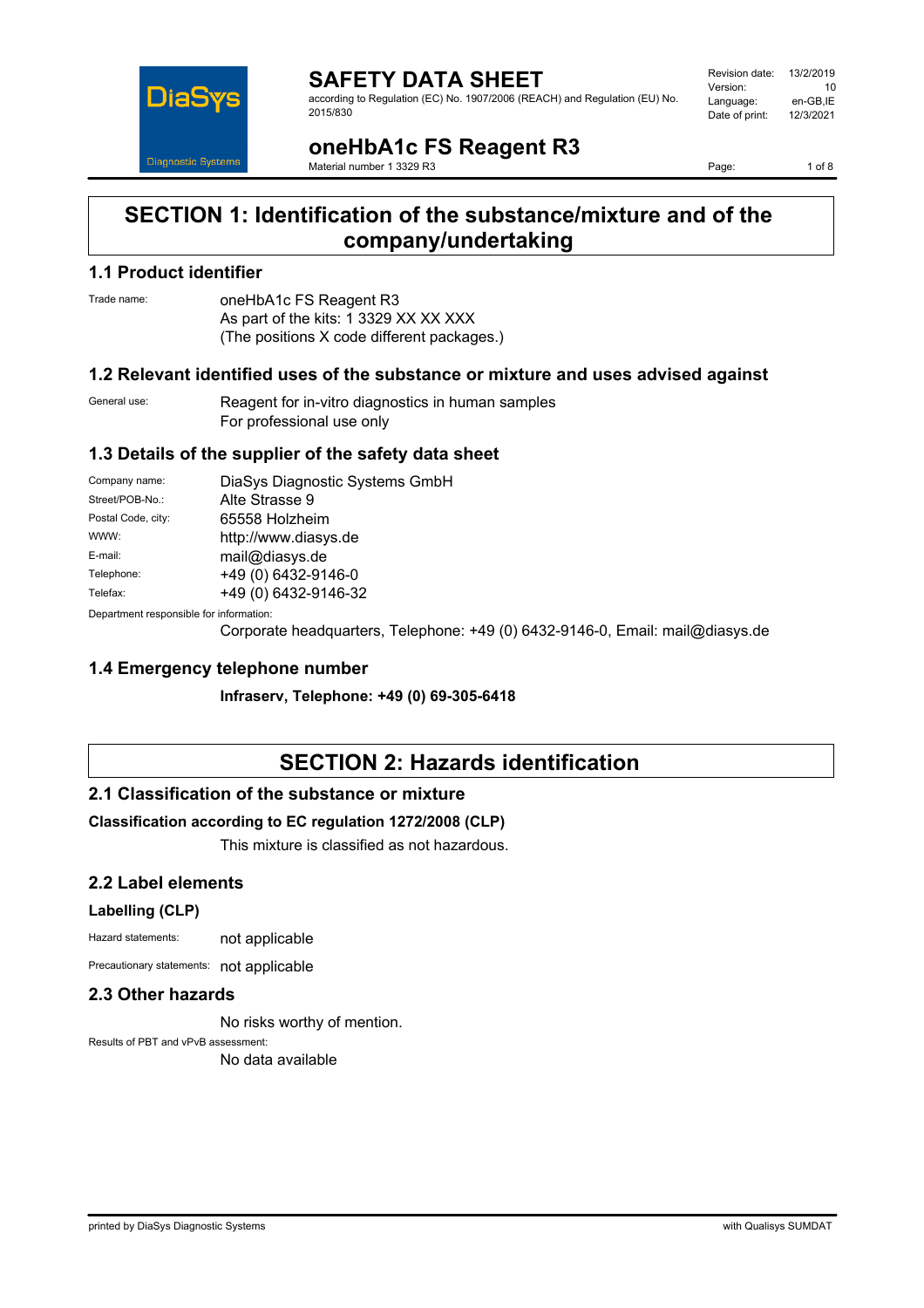

#### **SAFETY DATA SHEET** according to Regulation (EC) No. 1907/2006 (REACH) and Regulation (EU) No. 2015/830

| Revision date: | 13/2/2019 |
|----------------|-----------|
| Version:       | 10        |
| Language:      | en-GB.IE  |
| Date of print: | 12/3/2021 |
|                |           |

**oneHbA1c FS Reagent R3** Material number 1 3329 R3

Page: 2 of 8

# **SECTION 3: Composition / information on ingredients**

#### 3.1 Substances: not applicable

## **3.2 Mixtures**

Chemical characterisation: Aqueous solution

Additional information: Preparation does not contain dangerous substances above limits that need to be mentioned in this section according to applicable EU-legislation. Contains Sodium azide (0.95 g/L) as preservative.

# **SECTION 4: First aid measures**

#### **4.1 Description of first aid measures**

- In case of inhalation: Move victim to fresh air. In case of accident or if you feel unwell, seek medical advice immediately. Keep at rest.
- Following skin contact: Change contaminated clothing. Remove residues with water. In case of skin reactions, consult a physician.
- After eye contact: Immediately flush eyes with plenty of flowing water for 10 to 15 minutes holding eyelids apart. Remove contact lenses, if present and easy to do. Continue rinsing. Subsequently consult an ophthalmologist.
- After swallowing: Rinse mouth thoroughly with water. Have victim drink large quantities of water, with active charcoal if possible. Immediately get medical attention. Never give anything by mouth to an unconscious person.

#### **4.2 Most important symptoms and effects, both acute and delayed**

No data available

#### **4.3 Indication of any immediate medical attention and special treatment needed**

Treat symptomatically.

# **SECTION 5: Firefighting measures**

#### **5.1 Extinguishing media**

Suitable extinguishing media:

Product is non-combustible. Extinguishing materials should therefore be selected according to surroundings.

Water mist, extinguishing powder, foam, carbon dioxide

Extinguishing media which must not be used for safety reasons:

Full water jet

#### **5.2 Special hazards arising from the substance or mixture**

May form dangerous gases and vapours in case of fire.

#### **5.3 Advice for firefighters**

Special protective equipment for firefighters:

Wear self-contained positive pressure breathing apparatus and full firefighting protective clothing.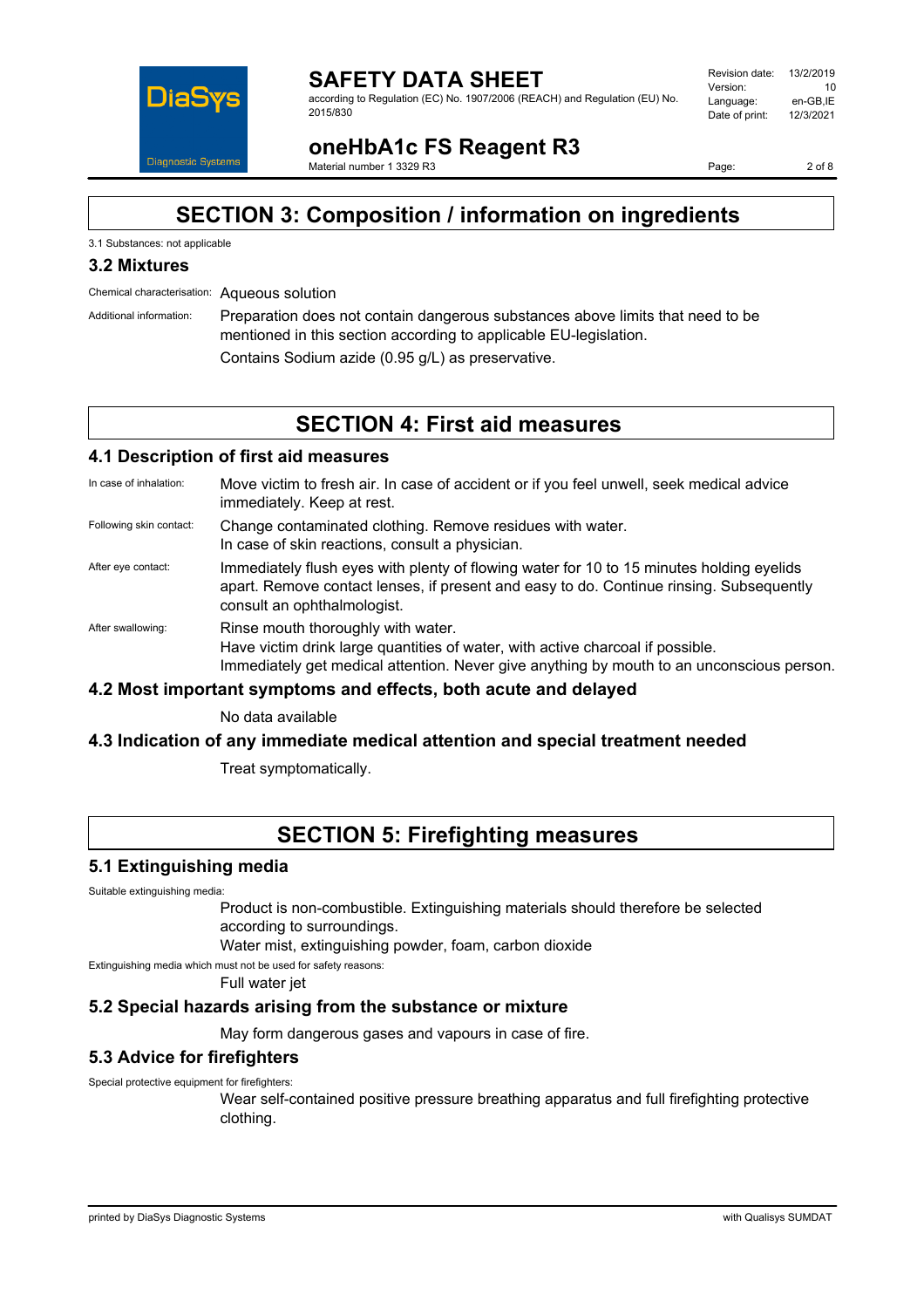

according to Regulation (EC) No. 1907/2006 (REACH) and Regulation (EU) No. 2015/830

| Revision date: | 13/2/2019 |
|----------------|-----------|
| Version:       | 10        |
| Language:      | en-GB.IE  |
| Date of print: | 12/3/2021 |
|                |           |

## **oneHbA1c FS Reagent R3**

Material number 1 3329 R3

Page: 3 of 8

Additional information: Hazchem-Code: -

Keep persons away and stay on the side facing the wind. Cool endangered containers with water jetspray. Fire residuals and contaminated extinguishing water must be disposed of in accordance with the regulations of the local authorities. Do not allow fire water to penetrate into surface or ground water.

## **SECTION 6: Accidental release measures**

#### **6.1 Personal precautions, protective equipment and emergency procedures**

Provide adequate ventilation. Keep unprotected people away. Avoid contact with skin and eyes. Wear appropriate protective equipment. When using do not eat or drink.

#### **6.2 Environmental precautions**

Do not allow to penetrate into soil, waterbodies or drains.

#### **6.3 Methods and material for containment and cleaning up**

Stop leak if safe to do so.

Small quantities: Collect spilled material using cloth and/or paper towels. Place in suitable container for disposal.

Larger quantities: Soak up with absorbent materials such as sand, siliceus earth, acid- or universal binder. Store in special closed containers and dispose of according to ordinance. Thoroughly clean surrounding area.

#### **6.4 Reference to other sections**

Refer additionally to section 8 and 13.

# **SECTION 7: Handling and storage**

#### **7.1 Precautions for safe handling**

Advices on safe handling: Provide adequate ventilation, and local exhaust as needed. Avoid contact with skin and eyes. Wear appropriate protective equipment. Wash contaminated clothing before reuse.

Wash hands thoroughly after handling. When using do not eat or drink.

#### **7.2 Conditions for safe storage, including any incompatibilities**

Requirements for storerooms and containers:

Keep containers tightly closed and at a temperature between 2 °C and 8 °C. Do not freeze. Protect from sunlight. Keep sterile.

Hints on joint storage: Do not store together with oxidizing agents or reducing agents.

#### **7.3 Specific end use(s)**

No information available.

## **SECTION 8: Exposure controls/personal protection**

#### **8.1 Control parameters**

Additional information: Contains no substances with occupational exposure limit values.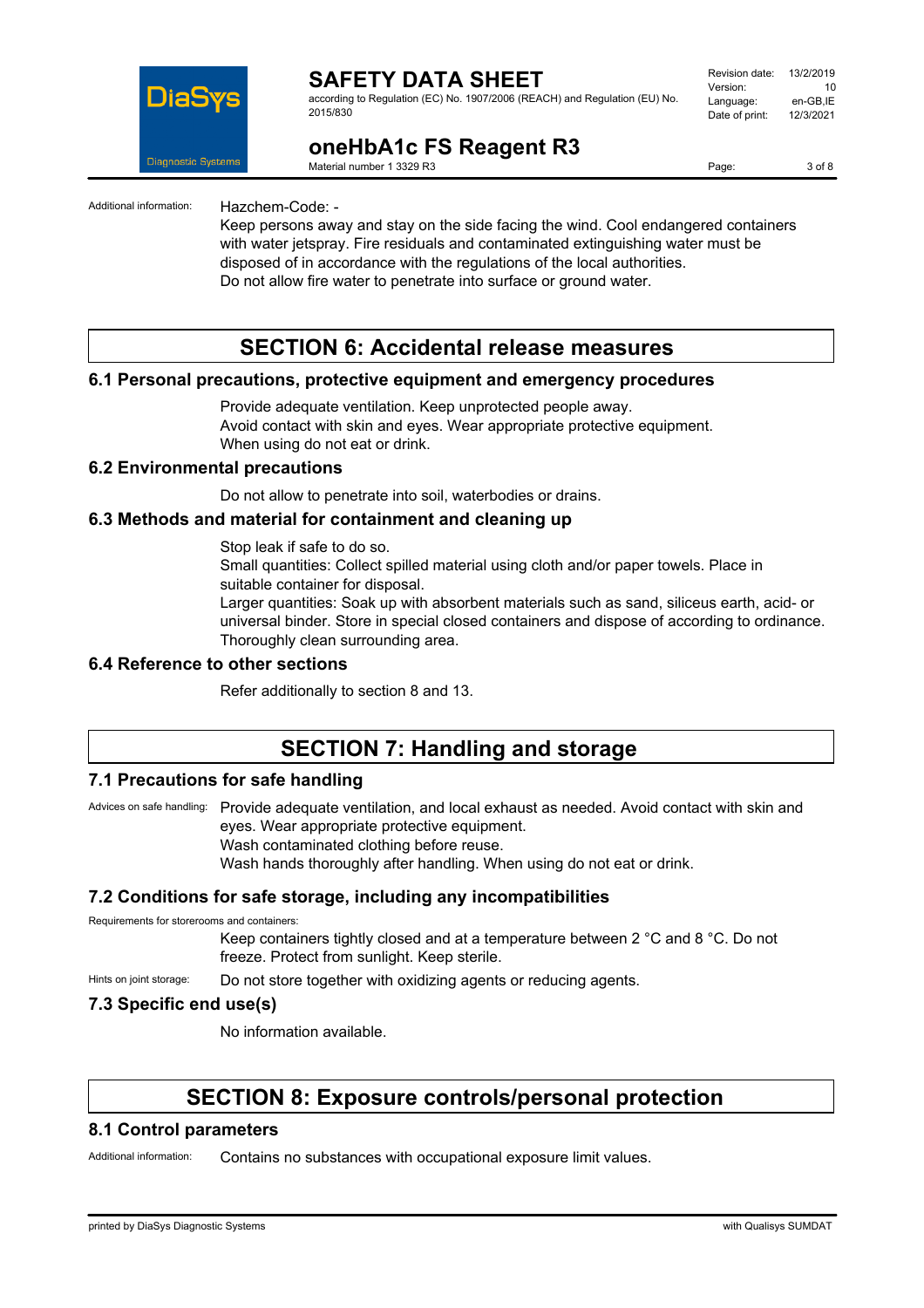

according to Regulation (EC) No. 1907/2006 (REACH) and Regulation (EU) No. 2015/830

| Revision date: | 13/2/2019 |
|----------------|-----------|
| Version:       | 10        |
| Language:      | en-GB.IE  |
| Date of print: | 12/3/2021 |
|                |           |

# **oneHbA1c FS Reagent R3**

Material number 1 3329 R3

Page: 4 of 8

### **8.2 Exposure controls**

Diagnostic Systems

**DiaS** 

Provide good ventilation and/or an exhaust system in the work area.

## **Personal protection equipment**

### **Occupational exposure controls**

| Respiratory protection:                  | In case of inadequate ventilation wear respiratory protection.                                                                                                    |  |  |
|------------------------------------------|-------------------------------------------------------------------------------------------------------------------------------------------------------------------|--|--|
|                                          | The filter class must be suitable for the maximum contaminant concentration                                                                                       |  |  |
|                                          | (gas/vapour/aerosol/particulates) that may arise when handling the product. If the<br>concentration is exceeded, self-contained breathing apparatus must be used. |  |  |
| Hand protection:                         | Protective gloves according to EN 374.                                                                                                                            |  |  |
|                                          | Glove material: Nitrile rubber-Breakthrough time: >480 min.                                                                                                       |  |  |
|                                          | Observe glove manufacturer's instructions concerning penetrability and breakthrough time.                                                                         |  |  |
| Eye protection:                          | Tightly sealed goggles according to EN 166                                                                                                                        |  |  |
| Body protection:                         | Wear suitable protective clothing.                                                                                                                                |  |  |
| General protection and hygiene measures: |                                                                                                                                                                   |  |  |
|                                          | Avoid contact with skin and eyes. Change contaminated clothing.<br>When using do not eat or drink. Wash hands before breaks and after work.                       |  |  |
|                                          |                                                                                                                                                                   |  |  |

Have eye wash bottle or eye rinse ready at work place.

## **SECTION 9: Physical and chemical properties**

## **9.1 Information on basic physical and chemical properties**

| Appearance:                              | Physical state at 20 °C and 101.3 kPa: liquid<br>Colour: clear to slightly opalescent, colourless |
|------------------------------------------|---------------------------------------------------------------------------------------------------|
| Odour:                                   | no characteristic odour                                                                           |
| Odour threshold:                         | No data available                                                                                 |
| pH:                                      | 8.2 (Reagent R1); 6.0 (Reagent R2)                                                                |
| Melting point/freezing point:            | No data available                                                                                 |
| Initial boiling point and boiling range: | No data available                                                                                 |
| Flash point/flash point range:           | not combustible                                                                                   |
| Evaporation rate:                        | No data available                                                                                 |
| Flammability:                            | No data available                                                                                 |
| <b>Explosion limits:</b>                 | No data available                                                                                 |
| Vapour pressure:                         | No data available                                                                                 |
| Vapour density:                          | No data available                                                                                 |
| Density:                                 | No data available                                                                                 |
| Water solubility:                        | soluble                                                                                           |
| Partition coefficient: n-octanol/water:  | No data available                                                                                 |
| Auto-ignition temperature:               | No data available                                                                                 |
| Decomposition temperature:               | No data available                                                                                 |
| Viscosity, kinematic:                    | No data available                                                                                 |
| Explosive properties:                    | No data available                                                                                 |
| Oxidizing characteristics:               | No data available                                                                                 |
|                                          |                                                                                                   |

#### **9.2 Other information**

Additional information: No data available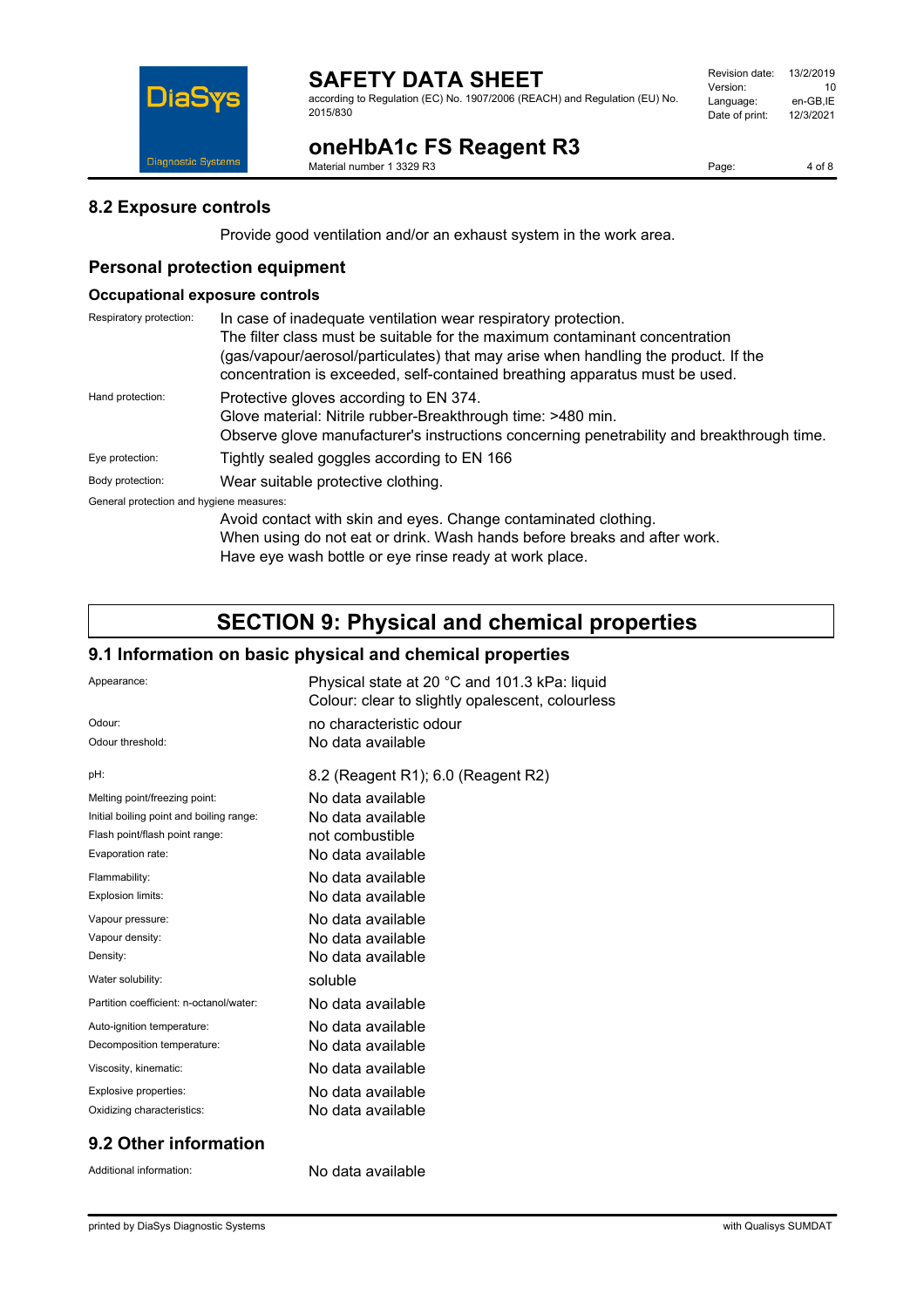

according to Regulation (EC) No. 1907/2006 (REACH) and Regulation (EU) No. 2015/830

| Revision date: | 13/2/2019 |
|----------------|-----------|
| Version:       | 10        |
| Language:      | en-GB.IE  |
| Date of print: | 12/3/2021 |
|                |           |

**oneHbA1c FS Reagent R3**

Material number 1 3329 R3

Page: 5 of 8

# **SECTION 10: Stability and reactivity**

## **10.1 Reactivity**

refer to 10.3

#### **10.2 Chemical stability**

Stable under recommended storage conditions.

### **10.3 Possibility of hazardous reactions**

No hazardous reaction when handled and stored according to provisions.

#### **10.4 Conditions to avoid**

Protect from sunlight. Store in a cool dry place.

### **10.5 Incompatible materials**

Oxidizing agents, reducing agents

### **10.6 Hazardous decomposition products**

No decomposition when used properly. Thermal decomposition: No data available

# **SECTION 11: Toxicological information**

#### **11.1 Information on toxicological effects**

| Toxicological effects: | Acute toxicity (oral): Lack of data.                                                                                                                                                                                                                              |
|------------------------|-------------------------------------------------------------------------------------------------------------------------------------------------------------------------------------------------------------------------------------------------------------------|
|                        | Acute toxicity (dermal): Lack of data.                                                                                                                                                                                                                            |
|                        | Acute toxicity (inhalative): Lack of data.                                                                                                                                                                                                                        |
|                        | Skin corrosion/irritation: Lack of data.                                                                                                                                                                                                                          |
|                        | Serious eye damage/irritation: Lack of data.                                                                                                                                                                                                                      |
|                        | Sensitisation to the respiratory tract: Lack of data.                                                                                                                                                                                                             |
|                        | Skin sensitisation: Lack of data.                                                                                                                                                                                                                                 |
|                        | Germ cell mutagenicity/Genotoxicity: Lack of data.                                                                                                                                                                                                                |
|                        | Carcinogenicity: Lack of data.                                                                                                                                                                                                                                    |
|                        | Reproductive toxicity: Lack of data.                                                                                                                                                                                                                              |
|                        | Effects on or via lactation: Lack of data.                                                                                                                                                                                                                        |
|                        | Specific target organ toxicity (single exposure): Lack of data.                                                                                                                                                                                                   |
|                        | Specific target organ toxicity (repeated exposure): Lack of data.                                                                                                                                                                                                 |
|                        | Aspiration hazard: Lack of data.                                                                                                                                                                                                                                  |
| Other information:     | Contains Sodium azide (0.95 g/L) as preservative.<br>After resorption of toxic quantities: Headache, dizziness, nausea, cough, vomiting,<br>spasms, breathing paralysis, CNS disorders, low blood pressure, cardiovascular failure,<br>unconsciousness, collapse. |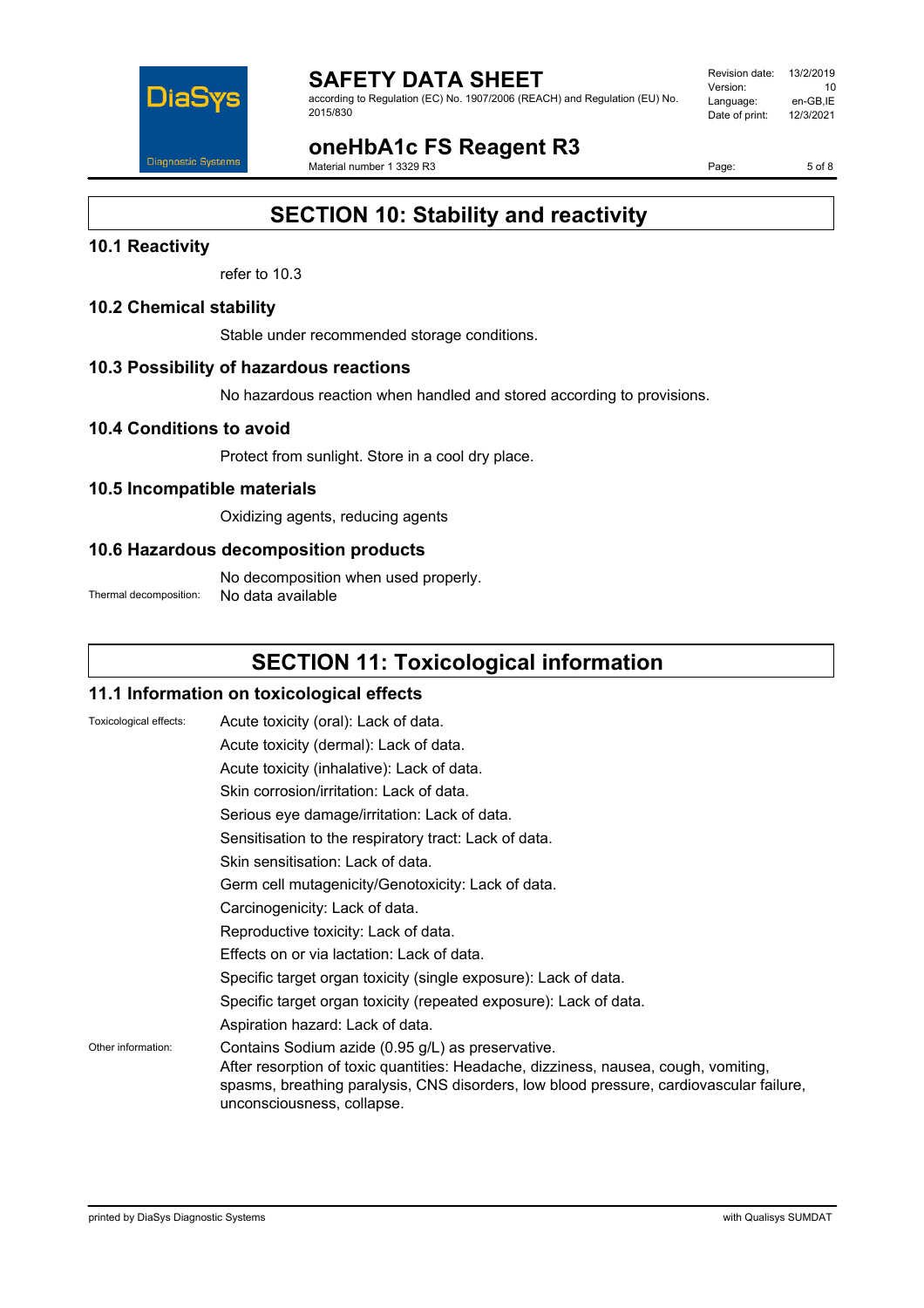

according to Regulation (EC) No. 1907/2006 (REACH) and Regulation (EU) No. 2015/830

| Revision date: | 13/2/2019 |
|----------------|-----------|
| Version:       | 10        |
| Language:      | en-GB.IE  |
| Date of print: | 12/3/2021 |
|                |           |

**oneHbA1c FS Reagent R3**

Material number 1 3329 R3

Page: 6 of 8

# **SECTION 12: Ecological information**

## **12.1 Toxicity**

Further details: No data available

### **12.2 Persistence and degradability**

Further details: No data available

#### **12.3 Bioaccumulative potential**

Partition coefficient: n-octanol/water:

No data available

#### **12.4 Mobility in soil**

No data available

### **12.5 Results of PBT and vPvB assessment**

No data available

#### **12.6 Other adverse effects**

General information: Do not allow to enter undiluted resp. in large quantities into surface water or into drains.

# **SECTION 13: Disposal considerations**

### **13.1 Waste treatment methods**

#### **Product**

Waste key number: 16 05 09 = Discarded chemicals other than those mentioned in 16 05 06, 16 05 07 or 16 05 08

Recommendation: Special waste. Dispose of waste according to applicable legislation.

#### **Package**

| Waste key number: | 15 01 02 = Plastic packaging                          |  |
|-------------------|-------------------------------------------------------|--|
| Recommendation:   | Dispose of waste according to applicable legislation. |  |
|                   | Non-contaminated packages may be recycled.            |  |

## **SECTION 14: Transport information**

#### **14.1 UN number**

ADR/RID, IMDG, IATA-DGR:

not applicable

### **14.2 UN proper shipping name**

ADR/RID, IMDG, IATA-DGR:

Not restricted

#### **14.3 Transport hazard class(es)**

ADR/RID, IMDG, IATA-DGR:

not applicable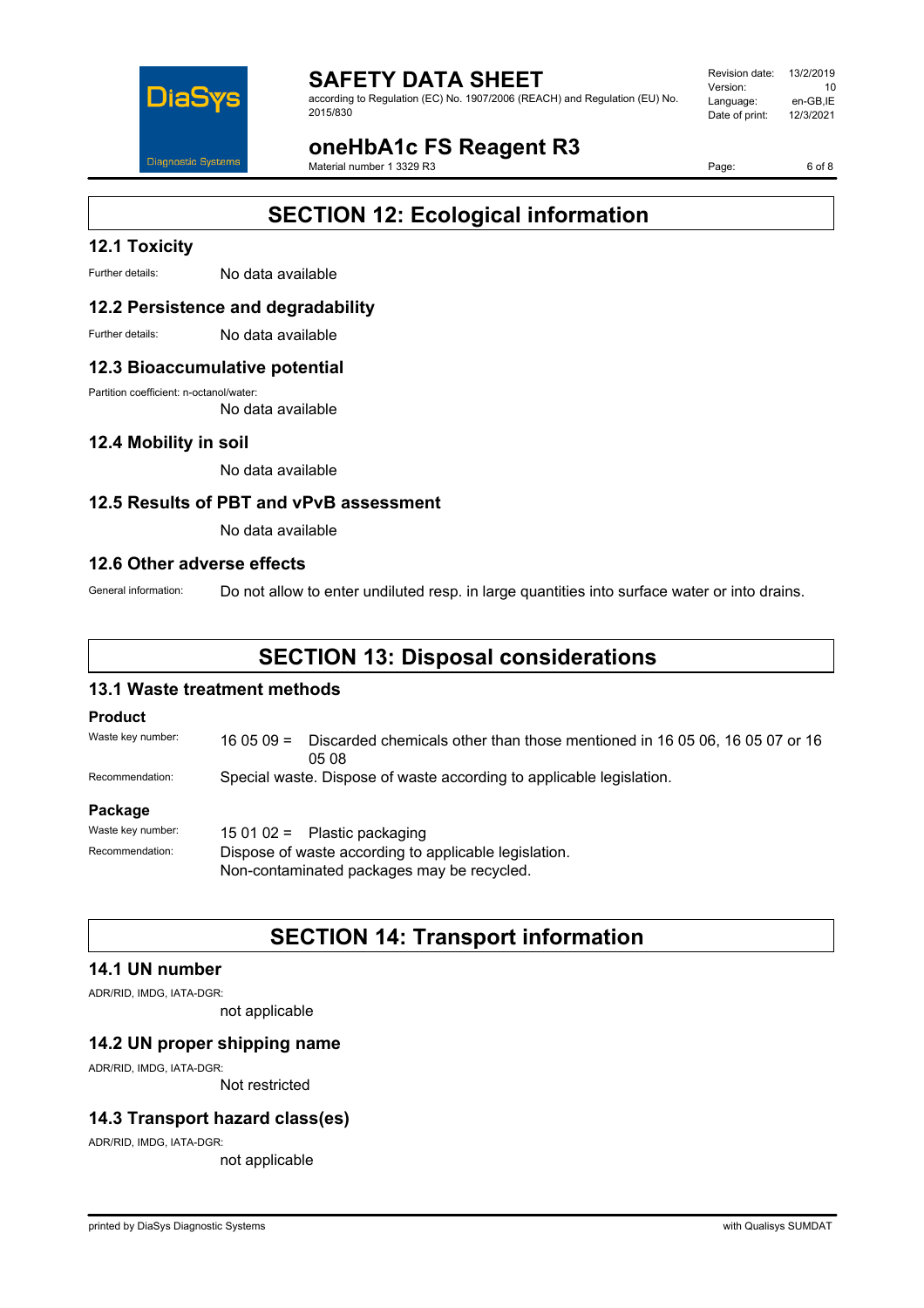

according to Regulation (EC) No. 1907/2006 (REACH) and Regulation (EU) No. 2015/830

| Revision date: | 13/2/2019 |
|----------------|-----------|
| Version:       | 10        |
| Language:      | en-GB.IE  |
| Date of print: | 12/3/2021 |
|                |           |

# **oneHbA1c FS Reagent R3**

Material number 1 3329 R3

Page: 7 of 8

## **14.4 Packing group**

ADR/RID, IMDG, IATA-DGR:

not applicable

## **14.5 Environmental hazards**

Marine pollutant: no

#### **14.6 Special precautions for user**

No dangerous good in sense of these transport regulations.

### **14.7 Transport in bulk according to Annex II of Marpol and the IBC Code**

No data available

# **SECTION 15: Regulatory information**

## **15.1 Safety, health and environmental regulations/legislation specific for the substance or mixture**

#### **National regulations - Great Britain**

Hazchem-Code:

No data available

#### **15.2 Chemical Safety Assessment**

For this mixture a chemical safety assessment is not required.